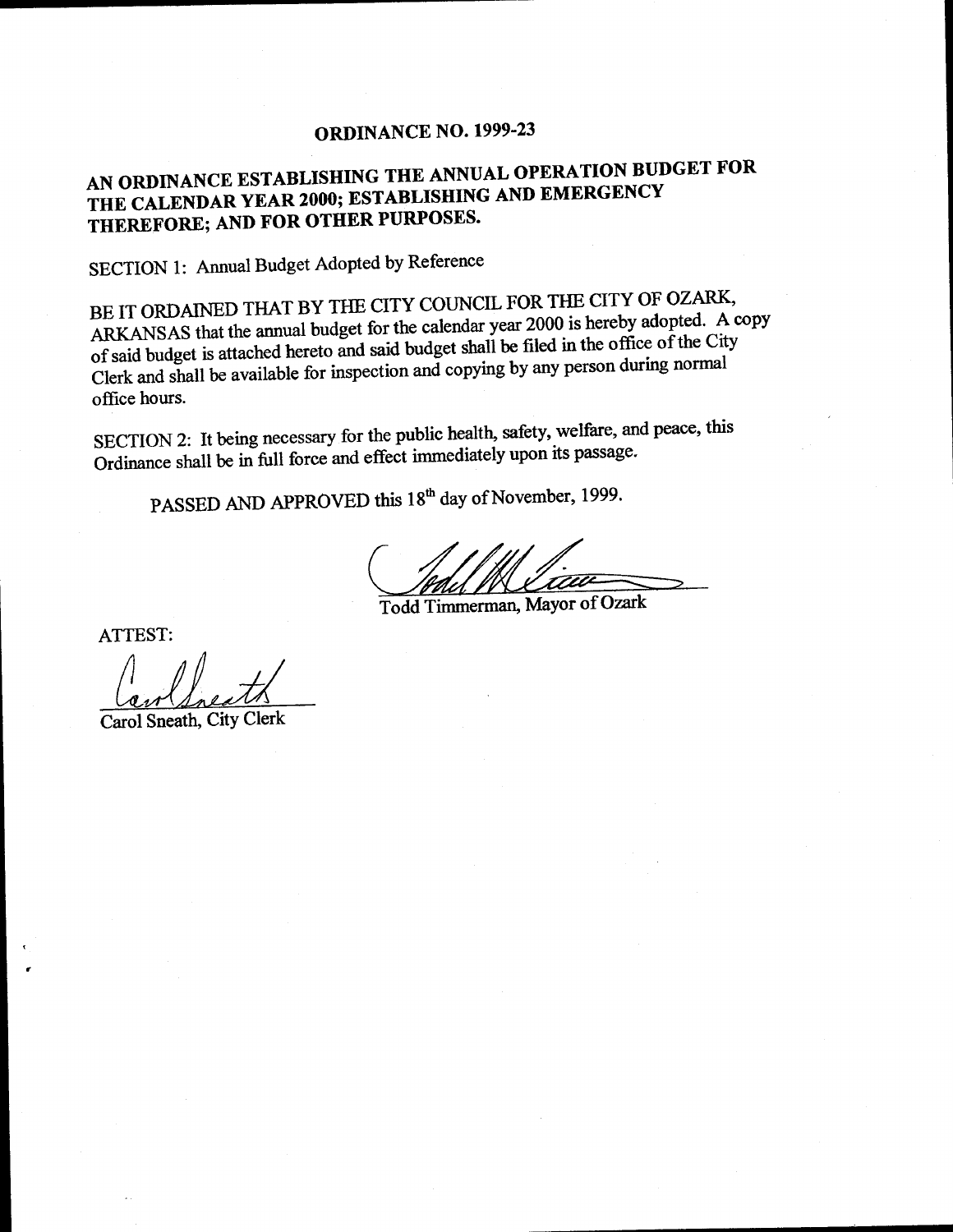#### 2000 ANNUAL BUDGET FOR THE CITY OF OZARK 11-18-99

#### CITY GENERAL

Estimated Balance 1-1-2000

| <b>ESTIMATED RECEIPTS</b>                                |             |              |
|----------------------------------------------------------|-------------|--------------|
|                                                          |             | \$66,000.00  |
| <b>State of Arkansas</b><br><b>Franklin County Taxes</b> |             | \$140,000.00 |
| <b>Franchise Tax</b>                                     |             | \$232,000.00 |
| <b>Excess Sales Tax Funds</b>                            |             | \$135,000.00 |
|                                                          |             | \$6,200.00   |
| <b>Business License</b>                                  |             | \$75,000.00  |
| <b>Fines &amp; Cost</b>                                  |             | \$6,000.00   |
| <b>Cemetery Lots &amp; Openings</b>                      |             | \$500.00     |
| Leases                                                   |             | \$10,000.00  |
| <b>Bidg. Permits/Inspection</b>                          |             | \$10,000.00  |
| Pool                                                     |             | \$1,000.00   |
| Interest<br>Miscellaneous                                |             | \$20,000.00  |
| <b>Total Estimated Receipts</b>                          |             | \$701,700.00 |
| <b>ADJUSTED BALANCE</b>                                  |             |              |
|                                                          |             |              |
| <b>ESTIMATED DISBURSEMENTS</b>                           |             |              |
| <b>Administrative Salaries</b>                           | \$90,350.00 |              |
| <b>Administrative Expense</b>                            | \$8,000.00  |              |
| Vehicle Allowance - Mayor                                | \$6,000.00  |              |
| Vehicle Allowance - City Clerk                           | \$2,000.00  |              |
| <b>Total Administrative Expense</b>                      |             | \$106,350.00 |
| <b>City Attorney Salary</b>                              |             | \$25,000.00  |
| <b>Senior Citizens Salary</b>                            | \$13,780.00 |              |
| <b>Center Operations</b>                                 | \$8,200.00  |              |
| <b>Total Senior Citizens</b>                             |             | \$21,980.00  |
| <b>Pool Salaries</b>                                     | \$14,000.00 |              |
| <b>Pool Operations</b>                                   | \$10,000.00 |              |
| <b>Total Pool</b>                                        |             | \$24,000.00  |
| Payroll Burden                                           |             | \$23,000.00  |
| <b>Retirement Expense</b>                                |             | \$3,500.00   |
| <b>City Hall Expense</b>                                 |             | \$5,000.00   |
| <b>Social Services</b>                                   |             | \$250.00     |
| <b>Housing Administrator</b>                             |             | \$3,600.00   |
| <b>Dues</b>                                              |             | \$7,000.00   |
| Airport                                                  |             | \$2,500.00   |
| Firemen's Pension Match                                  |             | \$60.00      |
| <b>Worker's Comp</b>                                     |             | \$10,000.00  |
| <b>Building Insurance</b>                                |             | \$2,740.00   |
| Main Street U.S.A.                                       |             | \$17,000.00  |
| <b>Grant Matching</b>                                    |             |              |
| Miscellaneous                                            |             | \$10,000.00  |
| <b>Transfer to Police Dept.</b>                          |             | \$323,516.00 |
| Transfer to Street Dept.                                 |             | \$142,690.00 |
| Transfer to Vol Fire/Bldg Inspector                      |             | \$103,050.00 |
| <b>Transfer to Municipal Court</b>                       |             | \$50,000.00  |
| <b>Capital Expenditures</b>                              |             | \$5,000.00   |
| <b>Total Estimated Disbursements</b>                     |             | \$886,236.00 |

Reserve Not Budgeted

\$200,000.00

\$901,700.00

\$15,464.00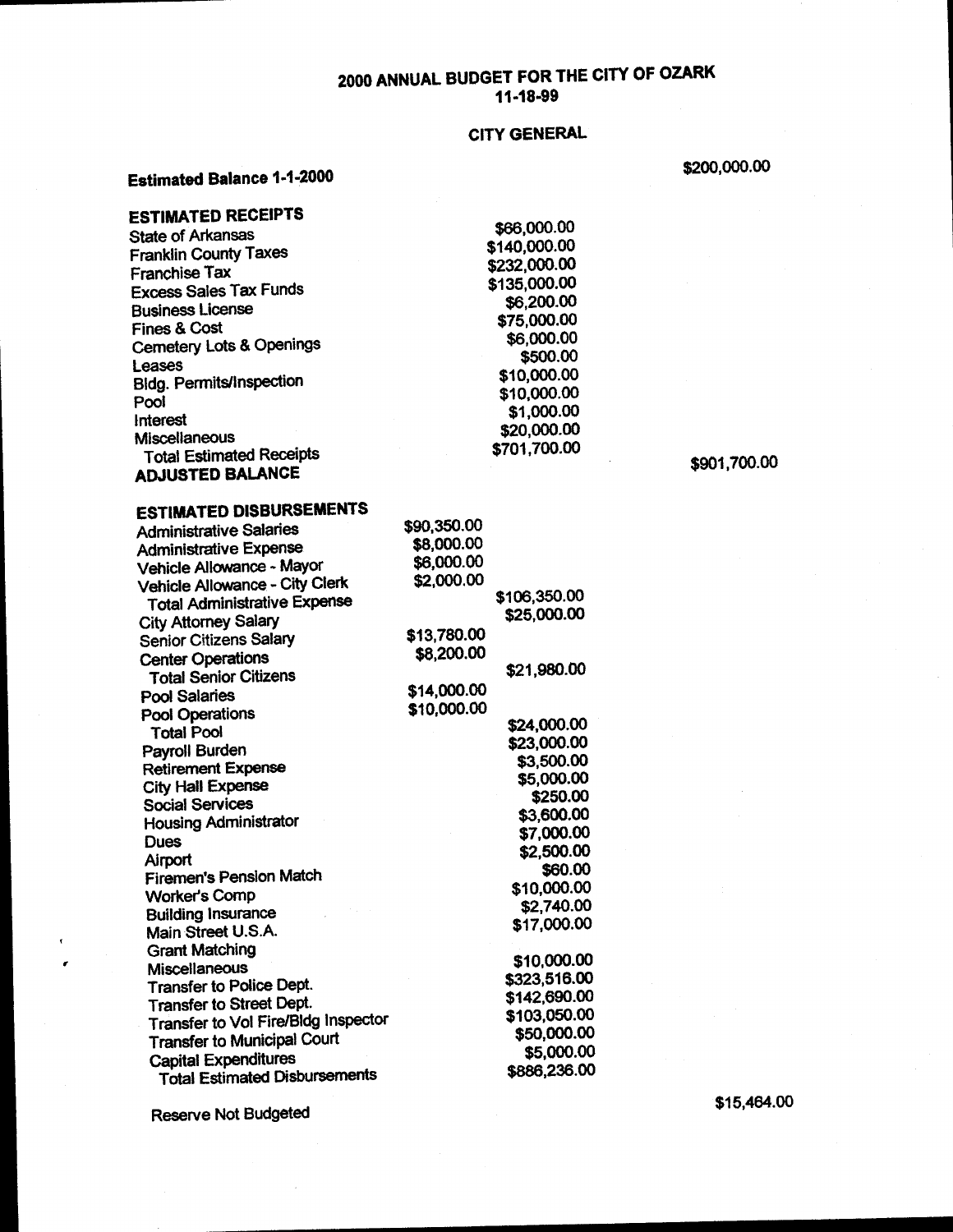| <b>ESTIMATED RECEIPTS</b>                              |              |              |
|--------------------------------------------------------|--------------|--------------|
| <b>Transfer from General Revenue</b>                   | \$323,516.00 |              |
| <b>Police Grant</b><br><b>Total Estimated Receipts</b> | \$5,560.00   | \$329,076.00 |
| <b>ESTIMATED DISBURSEMENTS</b>                         |              |              |
| <b>Salaries</b>                                        | \$226,516.00 |              |
| Payroll Burden                                         | \$41,000.00  |              |
| <b>Vehicle Operation &amp; Repair</b>                  | \$6,000.00   |              |
| Gasoline                                               | \$12,000.00  |              |
|                                                        | \$3,600.00   |              |
| Phone-Radio-Pagers                                     | \$2,400.00   |              |
| <b>Utilities</b>                                       | \$6,000.00   |              |
| <b>Office Supplies</b>                                 | \$2,520.00   |              |
| Vehicle Insurance                                      | \$3,000.00   |              |
| <b>Equipment Purchases</b>                             | \$5,560.00   |              |
| <b>Police Grant Purchases</b>                          | \$18,000.00  |              |
| <b>Vehicle Purchases</b>                               | \$0.00       |              |
| Depreciation                                           |              |              |
| <b>Miscellaneous</b>                                   | \$1,000.00   |              |
| <b>Total Disbursements</b>                             | \$327,596.00 | \$1,480.0    |
| <b>Reserve Not Budgeted</b>                            |              |              |
|                                                        |              |              |

180.00

#### MUNICIPAL COURT

12,500.00 Municipal Judge Salary 12,500.00 \$12,500.00 wantspart over 24, 300.00<br>Municipal Clerk Salary 24, 300.00 Payroll Burden Retirement Neuroment Court Expense 7,600.00 Total Municipal Court

4,5W.00  $$1,100.00$ <br> $$7,600.00$ 

\$50,000.00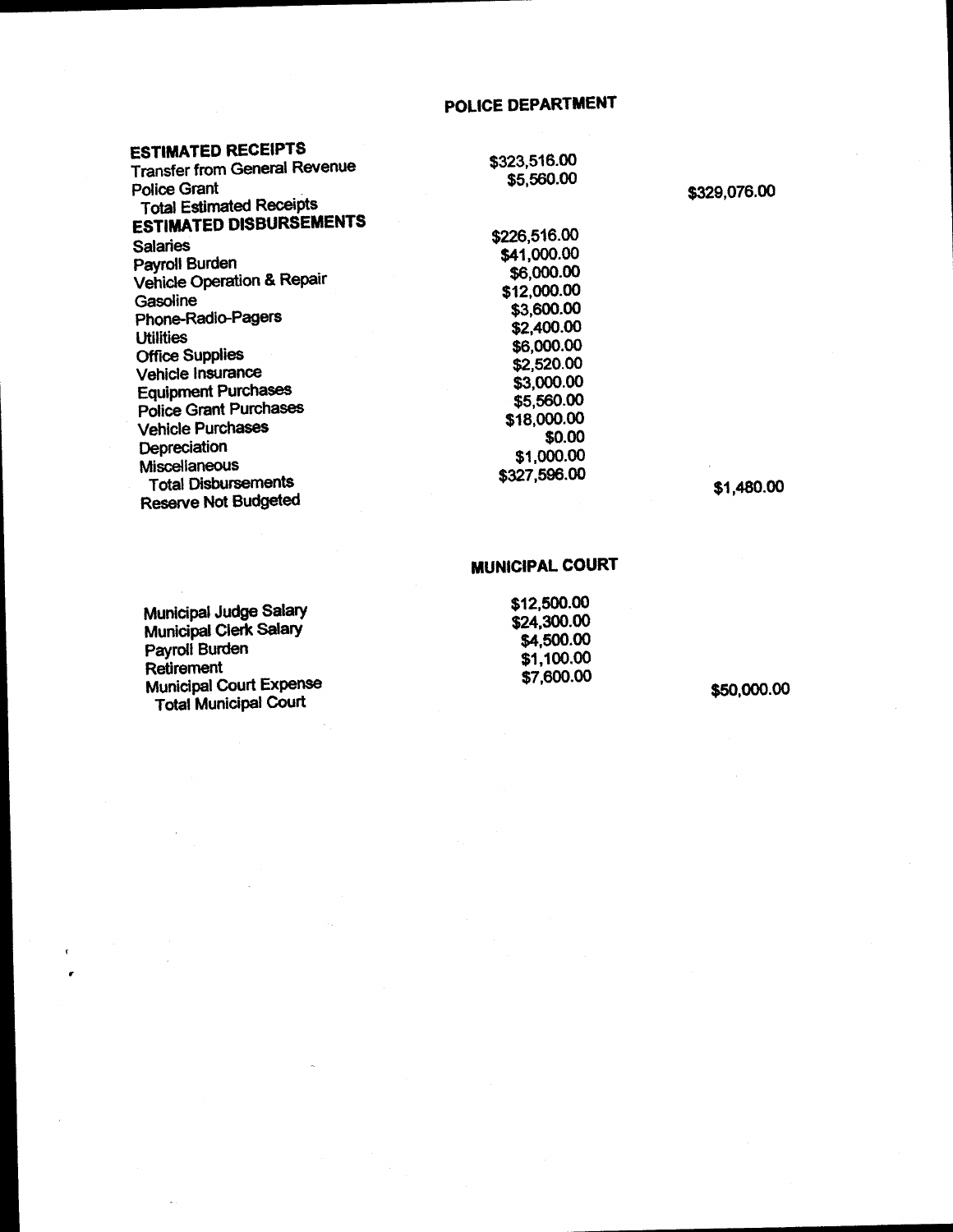| Estimated Balance 1-1-2000                                              |                            |                             | \$6,500.00   |
|-------------------------------------------------------------------------|----------------------------|-----------------------------|--------------|
| <b>ESTIMATED RECEIPTS</b>                                               |                            |                             |              |
| <b>Transfer from City General</b>                                       |                            | \$142,690.00                |              |
| <b>State of Arkansas</b>                                                |                            | \$160,000.00                |              |
| <b>Franklin County Taxes</b>                                            |                            | \$45,000.00                 |              |
| Sale of Capital Equipment                                               |                            |                             |              |
| Interest                                                                |                            | \$400.00                    |              |
| Miscellaneous                                                           |                            | \$2,000.00                  |              |
| <b>Total Estimated Receipts</b>                                         |                            | \$350,090.00                | \$356,590.00 |
| <b>ADJUSTED BALANCE</b>                                                 |                            |                             |              |
| <b>ESTIMATED DISBURSEMENTS</b>                                          |                            |                             |              |
| <b>Salaries</b>                                                         |                            | \$124,390.00<br>\$24,500.00 |              |
| <b>City Mechanic Salary</b>                                             |                            | \$5,000.00                  |              |
| <b>Summer Contract Labor</b>                                            |                            | \$24,000.00                 |              |
| Payroll Burden                                                          |                            | \$3,500.00                  |              |
| <b>Shop Operations</b>                                                  |                            | \$12,000.00                 |              |
| <b>Vehicle Operation &amp; Repair</b>                                   |                            | \$3,300.00                  |              |
| Vehicle Insurance                                                       |                            | \$10,500.00                 |              |
| <b>Materials &amp; Supplies</b>                                         |                            | \$48,000.00                 |              |
| <b>Street Lights</b>                                                    |                            | \$40,000.00                 |              |
| <b>Street Paving</b>                                                    |                            | \$10,000.00                 |              |
| <b>Sidewalks</b>                                                        |                            | \$20,000.00                 |              |
| <b>City Parks</b>                                                       |                            | \$5,000.00                  |              |
| <b>Cemetery Operations</b>                                              |                            | \$5,000.00                  |              |
| Depreciation                                                            |                            | \$3,900.00                  |              |
| Retirement                                                              |                            |                             |              |
| <b>Vehicle Purchases</b><br><b>Equipment Purchases</b>                  |                            | \$8,000.00                  |              |
| <b>Miscellaneous</b>                                                    |                            | \$3,000.00                  |              |
| <b>Total Estimated Disbursements</b>                                    |                            | \$350,090.00                |              |
| <b>Reserve Not Budgeted</b>                                             |                            |                             | \$6,500.00   |
|                                                                         |                            |                             |              |
| <b>TRANSFER STATION OPERATION</b>                                       |                            |                             | \$369,124.00 |
| <b>Estimated Balance 1-1-2000</b>                                       |                            |                             |              |
| <b>ESTIMATED RECEIPTS</b>                                               |                            |                             |              |
| <b>Revenue Fund</b>                                                     |                            | \$214,400.00                | \$583,524.00 |
| <b>ADJUSTED BALANCE</b>                                                 |                            |                             |              |
| <b>ESTIMATED DISBURSEMENTS</b>                                          |                            |                             |              |
| <b>Salaries</b>                                                         | \$80,000.00<br>\$15,000.00 |                             |              |
| Payroll Burden                                                          | \$30,000.00                |                             |              |
| Vehicle Operation & Repair                                              | \$10,000.00                |                             |              |
| <b>Material &amp; Supplies</b>                                          | \$6,000.00                 |                             |              |
| <b>Utilities</b>                                                        | \$1,000.00                 |                             |              |
| Vehicle Insurance                                                       | \$65,000.00                |                             |              |
| <b>Waste Transfer</b>                                                   | \$2,400.00                 |                             |              |
| Retirement                                                              |                            |                             |              |
| Depreciation                                                            | \$5,000.00                 |                             |              |
| Adm. Advertising & Education<br><b>Subtotal Estimated Disbursements</b> |                            | \$214,400.00                |              |
| <b>Vehicle Purchases</b>                                                | \$100,000.00               |                             |              |
| <b>Equipment Purchases</b>                                              | \$20,000.00                |                             |              |
| <b>Building Construction</b>                                            | \$70,000.00                |                             |              |
| Service Purchase                                                        | \$90,000.00                |                             |              |
| <b>Subtotal Estimated Disbursements</b>                                 |                            | \$280,000.00                |              |
| <b>Total Estimated Disbursements</b>                                    |                            | \$494,400.00                | \$89,124.00  |
| <b>Reserve Not Budgeted</b>                                             |                            |                             |              |

60. EDD 00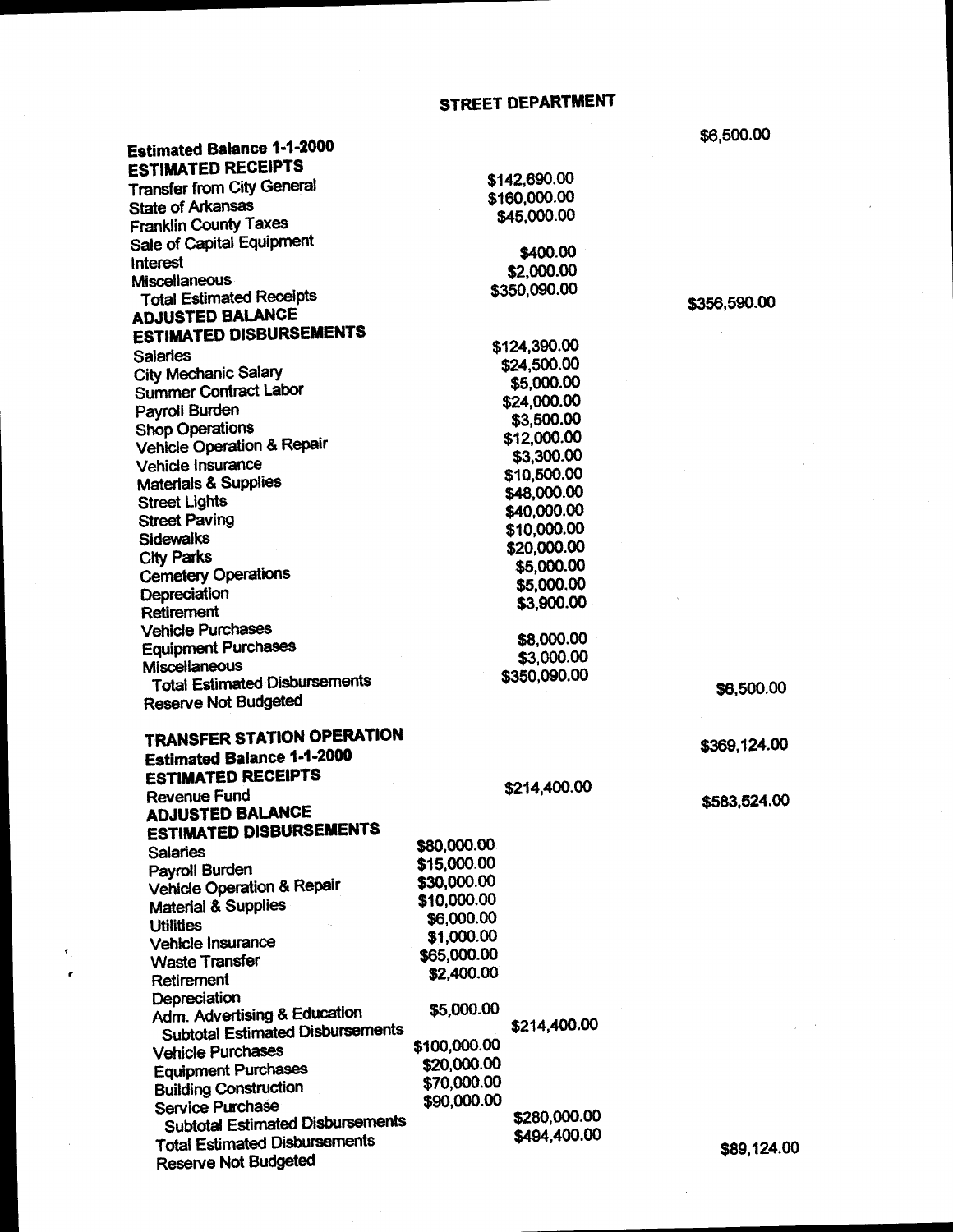# SANITATION SYSTEM REVENUE FUND

| Estimated Balance 1-1-2000                                          |                                   | \$953.33     |
|---------------------------------------------------------------------|-----------------------------------|--------------|
| <b>ESTIMATED RECEIPTS</b>                                           | \$125,000.00                      |              |
| <b>Ozark Water Collections</b>                                      | \$175,000.00                      |              |
| <b>Commercial Collections</b>                                       |                                   |              |
| Out of City Collections                                             | \$5,000.00                        |              |
| <b>Transfer Station Collections</b>                                 | \$5,000.00                        |              |
| <b>Total Estimated Receipts</b>                                     | \$310,000.00                      |              |
| <b>ADJUSTED BALANCE</b>                                             |                                   | \$310,953.33 |
| <b>ESTIMATED DISBURSEMENTS</b>                                      |                                   |              |
|                                                                     | \$214,400.00                      |              |
| <b>Operation &amp; Maintenance</b>                                  | \$68,600.00                       |              |
| <b>Bond Fund</b>                                                    | \$283,000.00                      |              |
| <b>Total Estimated Disbursements</b><br><b>Reserve Not Budgeted</b> |                                   | \$27,953.33  |
|                                                                     | <b>TRANSFER STATION BOND FUND</b> |              |
| <b>Estimated Balance 1-1-2000</b>                                   |                                   | \$15,150.00  |
| <b>ESTIMATAED RECEIPTS</b>                                          |                                   |              |
|                                                                     | \$70,800.00                       |              |
| <b>Revenue Fund</b>                                                 |                                   | \$85,950.00  |
| <b>ADJUSTED BALANCE</b>                                             |                                   |              |
| <b>ESTIMATED DISBURSEMENTS</b>                                      | \$40,000.00                       |              |
| <b>Bond Payments</b>                                                | \$28,600.00                       |              |
| <b>Interest Payment</b>                                             |                                   |              |
| <b>Total Estimated Disbursements</b><br><b>Reserve</b>              | \$68,600.00                       | \$17,350.00  |
|                                                                     |                                   |              |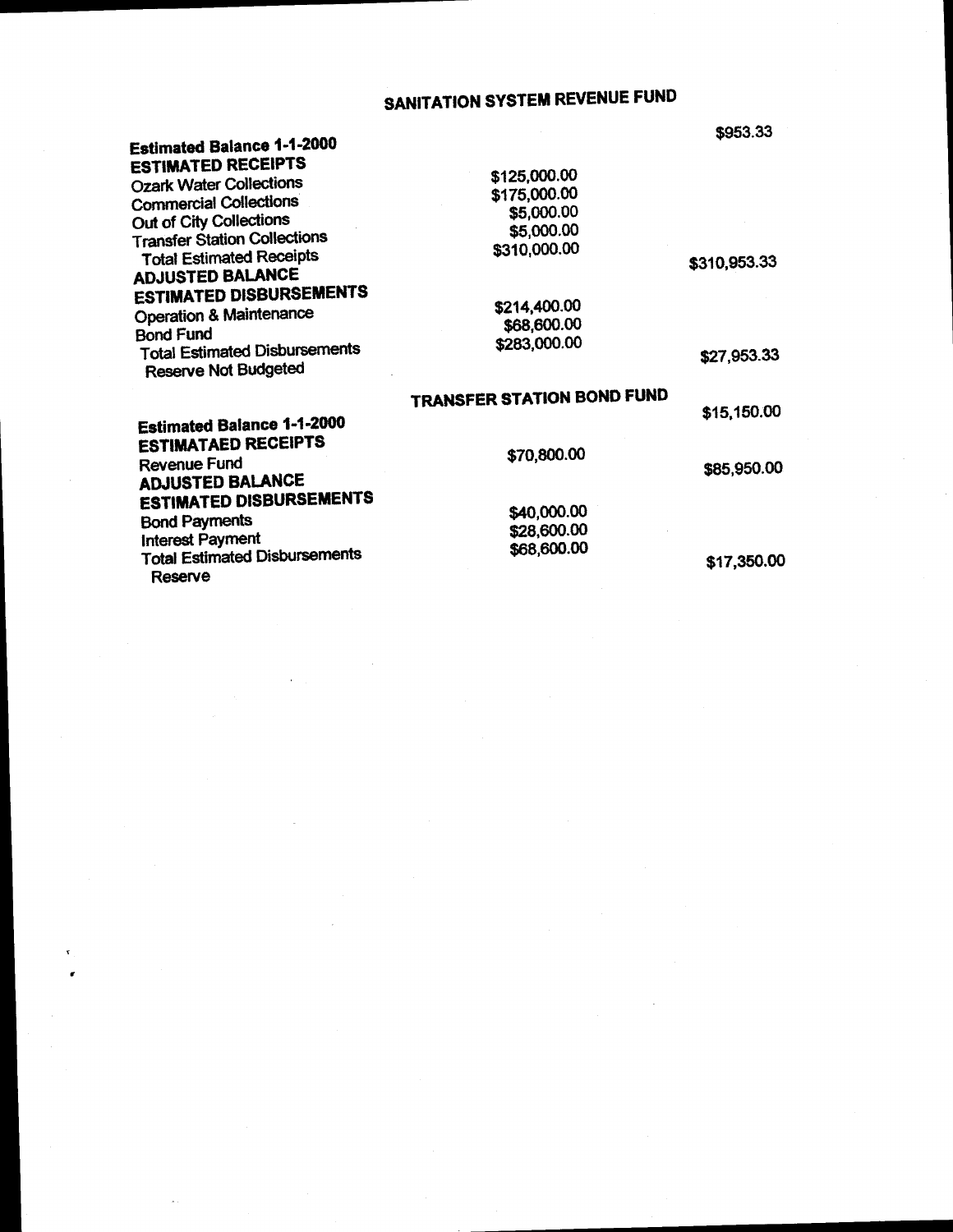## VOLUNTEER FIRE DEPARTMENT

## Estimated Balance 1-1-2000

| ESTIMATED RECEIPTS<br><b>Franklin County Taxes</b><br><b>Transfer from General</b><br><b>Miscellaneous</b><br><b>Total Estimated Receipts</b><br><b>ADJUSTED BALANCE</b> | \$8,000.00<br>\$39,000.00<br>\$1,000.00<br>\$48,000.00 |
|--------------------------------------------------------------------------------------------------------------------------------------------------------------------------|--------------------------------------------------------|
| <b>ESTIMATED DISBURSEMENTS</b><br><b>Salaries</b><br><b>Utilities</b>                                                                                                    | \$18,000.00<br>\$5,000.00<br>\$7,500.00                |
| <b>Vehicle Operation</b><br>Gasoline                                                                                                                                     | \$500.00                                               |
| <b>Ladder Truck</b><br><b>Material &amp; Supplies</b><br>Vehicle Insurance<br>Training                                                                                   | \$3,000.00<br>\$5,000.00<br>\$2,500.00                 |
| Equipment<br><b>Miscellaneous</b><br><b>Total Estimated Disbursements</b>                                                                                                | \$5,000.00<br>\$1,500.00<br>\$48,000.00                |
|                                                                                                                                                                          |                                                        |

Reserve Not Budgeted

#### BUILDING INSPECTOR

| <b>ESTIMATED RECEIPTS</b><br><b>Transfer from General</b> | \$64,050.00 |
|-----------------------------------------------------------|-------------|
| <b>ESITMATED DISBURSEMENTS</b>                            | \$25,000.00 |
| Salary-Bidg. Inspector                                    | \$18,750.00 |
| Salary-Animal Control                                     | \$8,300.00  |
| Payroll Burden                                            | \$1,200.00  |
| Retirement                                                | \$2,400.00  |
| <b>Material &amp; Supplies</b>                            | \$7,000.00  |
| Animal Control/Code Enf. Expense                          | \$1,400.00  |
| Miscellaneous<br><b>Total Estimated Disbursements</b>     | \$64,050.00 |

#### VOLUNTEER FIRE- ACT 833

\$12, 150.00

\$200.00

\$14,000.00

Estimated Balance 1-1-2000

ESTIMATED RECEIPTS State Insurance Refund  $\sqrt{26,350.00}$ ADJUSTED BALANCE ESTIMATED DISBURSEMENTS

| ESTIMA I EU DISDUNSEMENTY            | \$7,000.00  |
|--------------------------------------|-------------|
| Turn-outs                            | \$4,350.00  |
| Pagers & Radios                      | \$1,000.00  |
| Training                             | \$12,350.00 |
| <b>Total Estimated Disbursements</b> |             |
| <b>Reserve Not Budgeted</b>          |             |

 $$14,000.00$ 

5. 000. 00

\$53,000.00

5,000. 00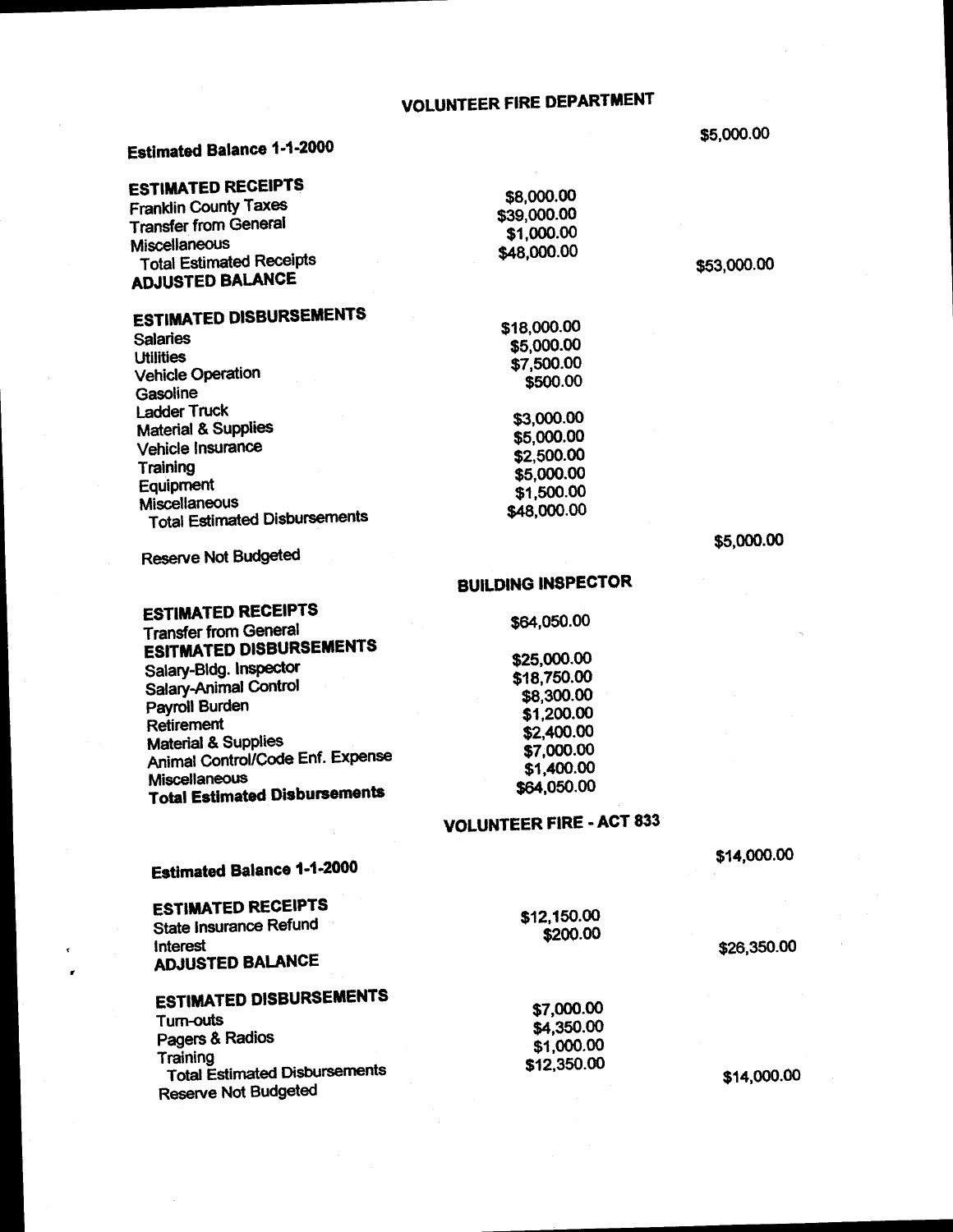## FIREMEN'S PENSION FUND

## Estimated Balance 1-1-2000

r

\$22,360.00

| ESTIMATED RECEIPTS                                         | \$20,000.00               |             |
|------------------------------------------------------------|---------------------------|-------------|
| <b>Franklin County Taxes</b>                               | \$13,000.00               |             |
| <b>State Insurance Department</b>                          | \$400.00                  |             |
| Interest                                                   | \$84.00                   |             |
| <b>Firemen's Match</b>                                     | \$84.00                   |             |
| <b>City Match</b>                                          | \$33,568.00               |             |
| <b>Total Estimated Receipts</b><br><b>ADJUSTED BALANCE</b> |                           | \$55,928.00 |
| <b>ESTIMATED DISBURSEMENTS</b>                             |                           |             |
| <b>Retirement Pensions</b>                                 | \$54,000.00               |             |
| Audit                                                      | \$410.00                  |             |
| <b>Total Disbursements</b><br><b>Reseve Not Budgeted</b>   | \$54,410.00               | \$1,518.00  |
|                                                            | <b>ARKANSAS LOPFI</b>     |             |
| <b>Estimated Balance 1-1-2000</b>                          |                           | \$47,000.00 |
| <b>ESTIMATED RECEIPTS</b>                                  |                           |             |
| <b>State of Arkansas</b>                                   | \$42,300.00               |             |
| <b>Ozark Municipal Court</b>                               | \$2,200.00                |             |
| Interest                                                   | \$1,100.00<br>\$45,600.00 |             |
| <b>Total Estimated Receipts</b><br><b>ADJUSTED BALANCE</b> |                           | \$92,600.00 |
| <b>ESTIMATED DISBURSEMENTS</b>                             | \$22,000.00               |             |
| Pensions<br><b>Reserve Not Budgeted</b>                    |                           | \$70,600.00 |
|                                                            | <b>CRIMINAL JUSTICE</b>   |             |
| <b>Estimated Balance 1-1-2000</b>                          |                           | \$4,400.00  |
| <b>ESTIMATED RECEIPTS</b>                                  |                           |             |
| Adm. of Justice                                            | \$7,000.00                |             |
| Interest                                                   | \$50.00                   | \$11,450.00 |
| <b>ADJUSTED BALANCE</b>                                    |                           |             |
| <b>ESTIMATED DISBURSEMENTS</b>                             |                           |             |
| Jail Bill & Inmate Medical                                 | \$8,000.00                | \$3,450.00  |
| <b>Reserve Not Budgeted</b>                                |                           |             |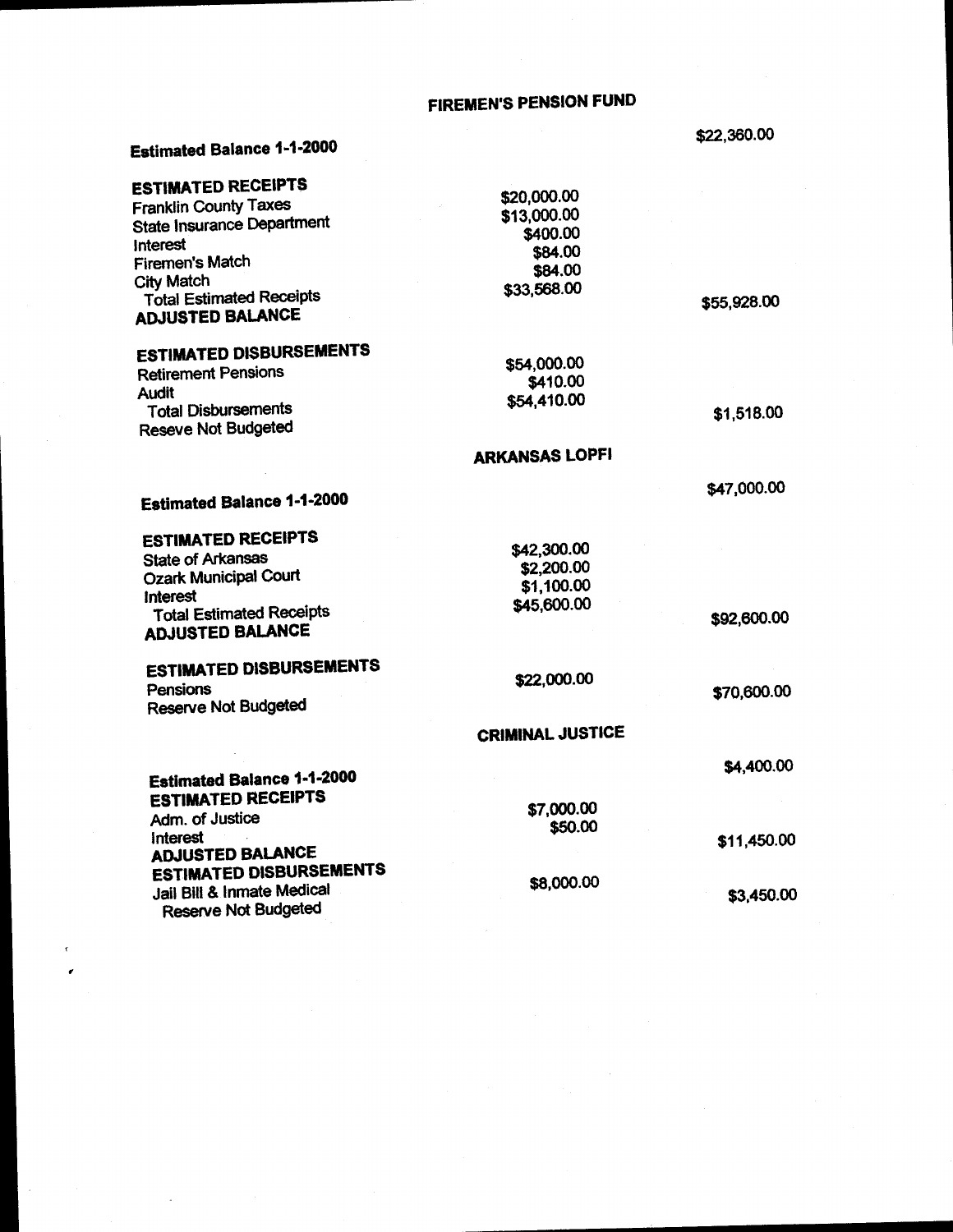|                 | 1999         | 2000         | a - 11 * |
|-----------------|--------------|--------------|----------|
| <b>INCOME</b>   | 1,225,300.00 | 1,334,600.00 |          |
| <b>EXPENSES</b> | 1,222,348.52 | 1,329,748.52 |          |
| SURPLUS/DEFICIT | 2.951.48     | 4,851.48     |          |

 $\mathcal{A}^{\text{out}}$ 

 $\mathcal{O}_{\mathbf{K}}$  .

 $\frac{1}{2} \sum_{i=1}^n \frac{1}{2} \sum_{j=1}^n \frac{1}{2} \sum_{j=1}^n \frac{1}{2} \sum_{j=1}^n \frac{1}{2} \sum_{j=1}^n \frac{1}{2} \sum_{j=1}^n \frac{1}{2} \sum_{j=1}^n \frac{1}{2} \sum_{j=1}^n \frac{1}{2} \sum_{j=1}^n \frac{1}{2} \sum_{j=1}^n \frac{1}{2} \sum_{j=1}^n \frac{1}{2} \sum_{j=1}^n \frac{1}{2} \sum_{j=1}^n \frac{1}{2} \sum_{j=$ 

 $\mathcal{L}_{\text{max}}$ 

 $\label{eq:2} \frac{1}{\sqrt{2}}\sum_{i=1}^n\frac{1}{\sqrt{2}}\sum_{i=1}^n\frac{1}{\sqrt{2}}\sum_{i=1}^n\frac{1}{\sqrt{2}}\sum_{i=1}^n\frac{1}{\sqrt{2}}\sum_{i=1}^n\frac{1}{\sqrt{2}}\sum_{i=1}^n\frac{1}{\sqrt{2}}\sum_{i=1}^n\frac{1}{\sqrt{2}}\sum_{i=1}^n\frac{1}{\sqrt{2}}\sum_{i=1}^n\frac{1}{\sqrt{2}}\sum_{i=1}^n\frac{1}{\sqrt{2}}\sum_{i=1}^n\frac{1$ 

 $\hat{\rho}_{\alpha\beta}$ 

 $\sim$ 

 $\label{eq:2} \frac{1}{\sqrt{2}}\sum_{i=1}^n\frac{1}{\sqrt{2}}\sum_{i=1}^n\frac{1}{\sqrt{2}}\sum_{i=1}^n\frac{1}{\sqrt{2}}\sum_{i=1}^n\frac{1}{\sqrt{2}}\sum_{i=1}^n\frac{1}{\sqrt{2}}\sum_{i=1}^n\frac{1}{\sqrt{2}}\sum_{i=1}^n\frac{1}{\sqrt{2}}\sum_{i=1}^n\frac{1}{\sqrt{2}}\sum_{i=1}^n\frac{1}{\sqrt{2}}\sum_{i=1}^n\frac{1}{\sqrt{2}}\sum_{i=1}^n\frac{1$ 

Tana<br>1940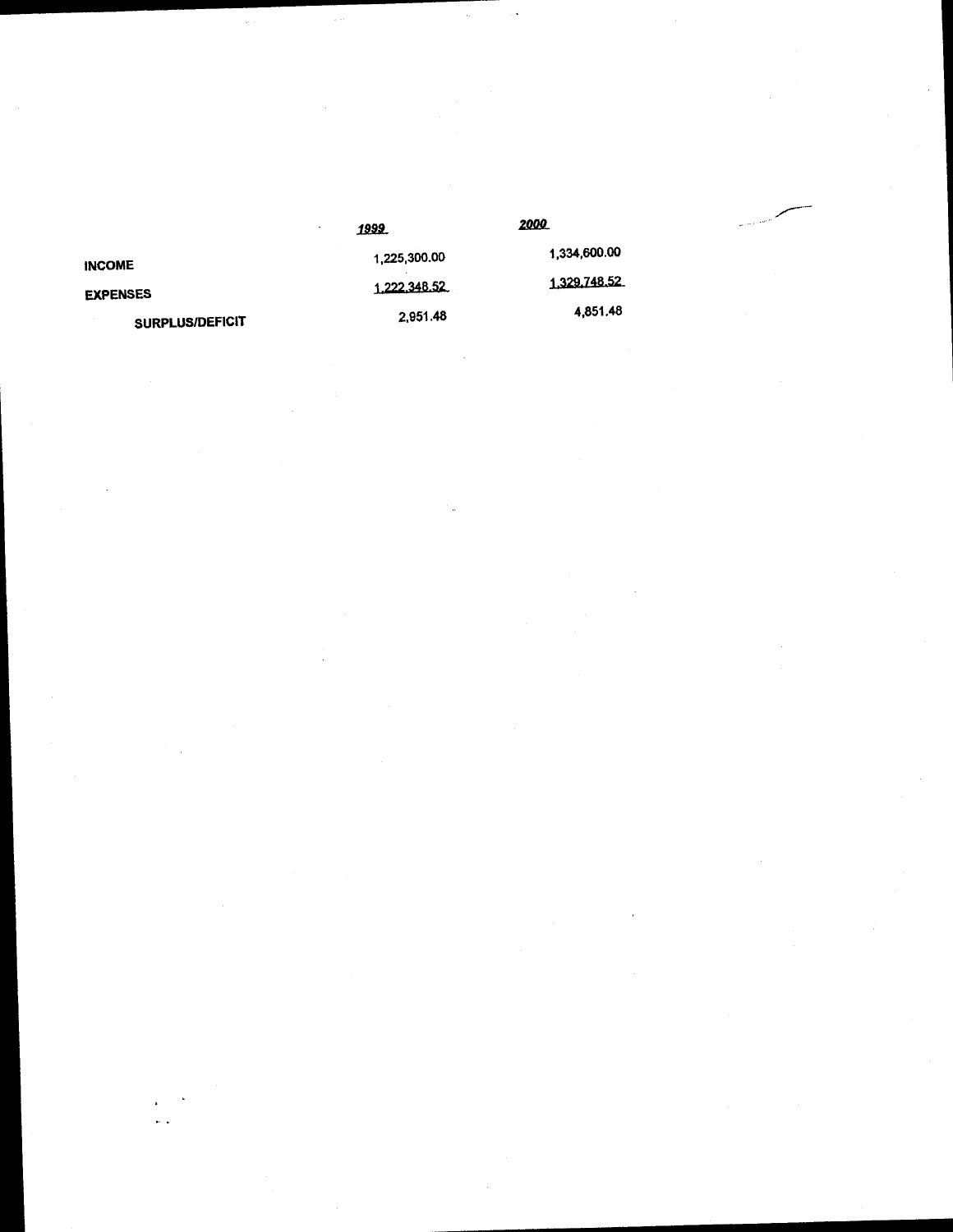| INCOME                   | 1999         | 2000         |
|--------------------------|--------------|--------------|
| Water                    | 923,000.00   | 932,000.00   |
| Sewer                    | 195,000.00   | 194,000,00   |
| Late Charges             | 12,500.00    | 8,500.00     |
| <b>SDWA Fees</b>         | 4.800.00     | 5,000.00     |
| Sales Tax                |              | 14,300.00    |
| Service Charges & Fees   | 5.000.00     | 3,500.00     |
| Interest Income          | 5,000.00     | 1,500.00     |
| <b>Water Tap Fees</b>    | 7.500.00     | 7.500.00     |
| Sewer Tap Fees           | 7.500.00     | 7.500.00     |
| Interest-City Sales Tax  | 30.000.00    | 30,000.00    |
| Sanitation               |              | 101.000.00   |
| <b>Security Deposits</b> |              | 14,800,00    |
| Miscellaneous Income     | 35,000.00    | 15,000.00    |
| <b>TOTALS</b>            | 1,225,300,00 | 1,334,600.00 |

 $\epsilon_{\rm{eff}}$ 

 $\hat{\mathcal{L}}$ 

 $\label{eq:2} \frac{1}{\sqrt{2\pi}}\frac{1}{\sqrt{2\pi}}\frac{d\omega}{\omega^2} \, ,$